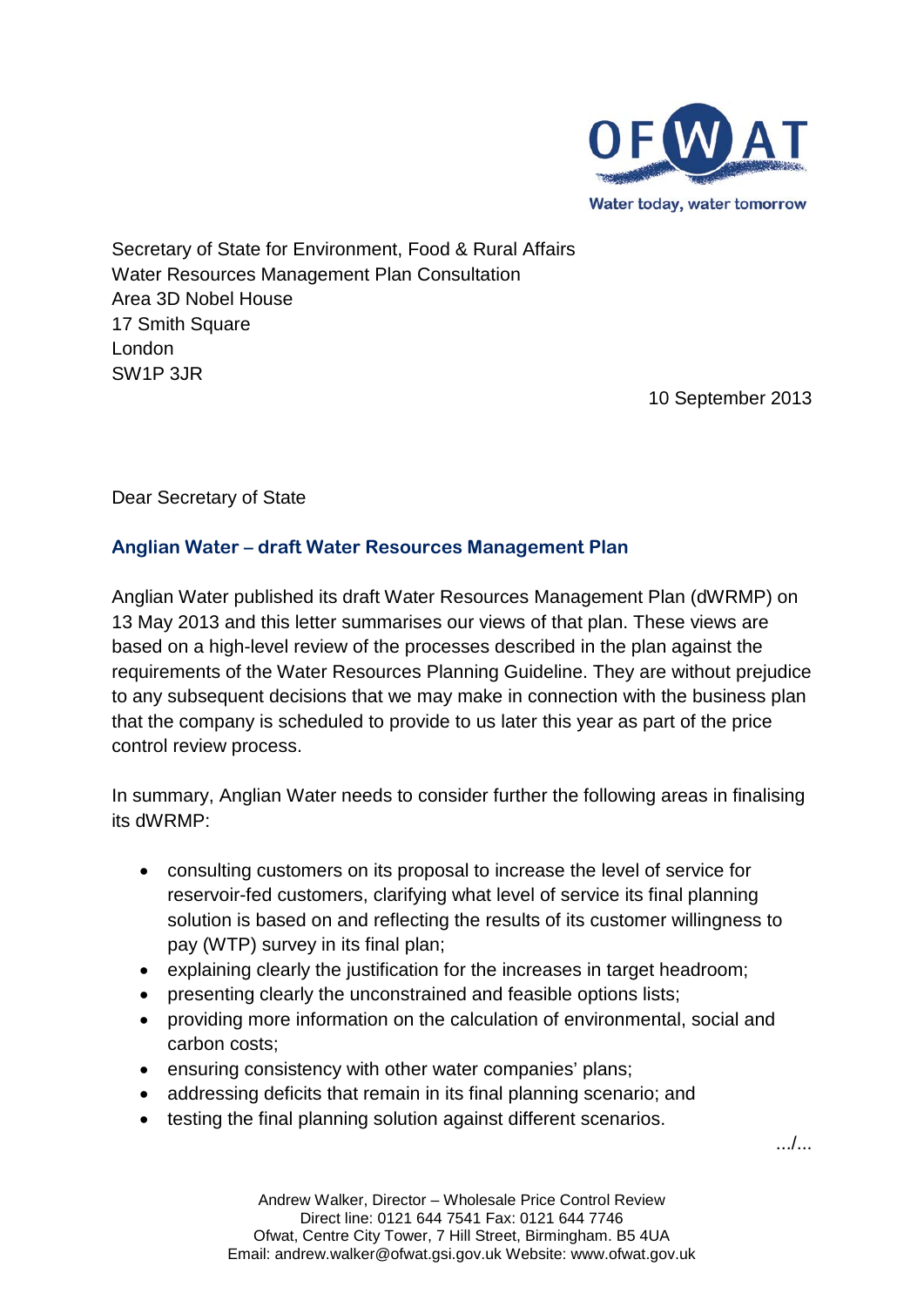Letter to Secretary of State for Environment, Food & Rural Affairs 10 September 2013 Page 2

## **1. Incorporation of customers' views**

In a number of respects the dWRMP is deficient in incorporating the views of customers and explaining Anglian Water's customer engagement process:

- the draft plan presents a 'key consultation issue' in relation to its preferred proposal to increase the level of service for reservoir-fed customers. We can find no evidence in the draft plan as to whether the company has consulted with customers on this issue or other options for service levels before developing the proposal for its draft plan;
- information in the dWRMP on levels of service appears inconsistent and it is not clear the draft plan accurately reflects average levels of service;
- it is not sufficiently clear whether the company's preference (to raise the level of service for customers supplied by reservoirs) is incorporated in the final planning solutions;
- the plan should better reflect (where appropriate) the results of the customer WTP survey in its preferred proposals; and
- the plan should explain the potential impact on bills of its dWRMP proposals.

The company should address all the above issues in its final plan.

### **2. Baseline supply-demand balance**

The dWRMP shows that a significant proportion of the increase in the deficit over the planning period in a number of water resource zones is due to an increase in target headroom. Anglian Water should explain the need for such significant increases in target headroom in its final plan.

We cannot determine from the dWRMP whether Anglian Water has assessed the deployable output of its surface water and groundwater sources conjunctively, nor can we find any details of treatment works / process losses or of the water efficiency assumptions (for the period beyond 2015) in its baseline demand forecast.

## **3. Options appraisal**

There are a number of weaknesses with the description of options appraisals that the company should rectify in the final plan: